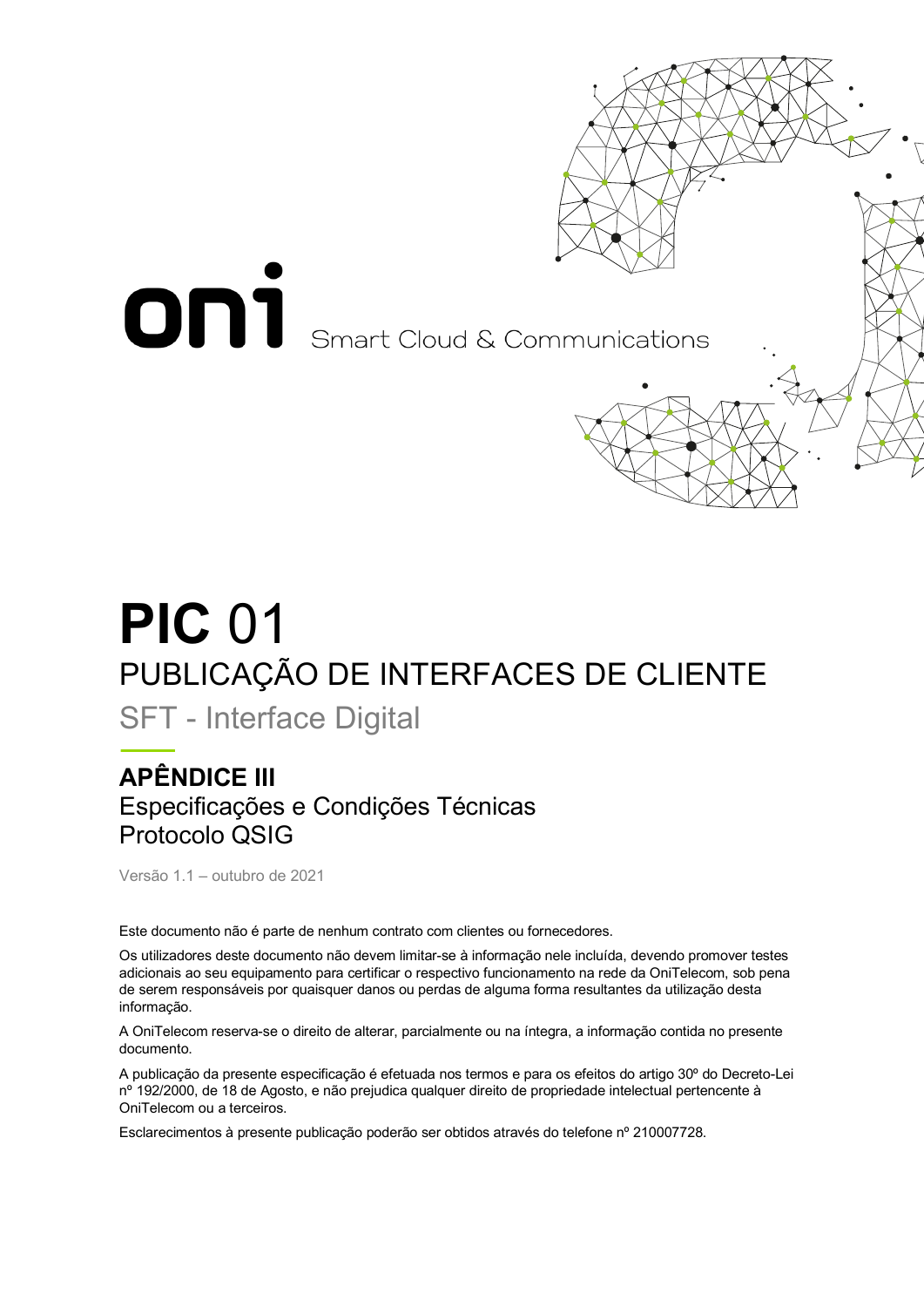# On<sup>1</sup> Smart Cloud & Communications

# Índice

| 1. Objetivo |                                                     | 3               |
|-------------|-----------------------------------------------------|-----------------|
|             | 2. Pontos de referência                             | 3               |
|             | 3. QSIG Protocolo Stack                             | 4               |
|             | 4. QSIG Standards                                   | 4               |
|             | 5. Serviços QSIG e facilidades de rede adicionais   | 5               |
| 5.1         | Tabela 1 - Adaptação da Recomendação Q.931 do ITU-T | $\,$ 5 $\,$     |
| 5.2         | Call Completion                                     | $\sqrt{5}$      |
| 5.3         | Call forwarding and diversion                       | 5               |
| 5.3.1       | <b>CFB</b>                                          | $6\phantom{1}6$ |
| 5.3.2       | <b>CFNR</b>                                         | $6\phantom{1}6$ |
| 5.3.3       | CFU                                                 | 6               |
| 5.4         | Call Interception                                   | 6               |
| 5.5         | Call Intrusion (CI)                                 | 6               |
| 5.6         | Call Offer (CO)                                     | 6               |
| 5.7         | Call Transfer (CT)                                  | $6\phantom{1}6$ |
| 5.8         | Call Waiting (CW)                                   | $6\phantom{1}6$ |
| 5.9         | Direct Dialling (DDI)                               | $6\phantom{1}6$ |
| 5.10        | Do Not Disturb (DND)                                | 6               |
| 5.11        | <b>Identification Services</b>                      | $\overline{7}$  |
| 5.12        | Mobile                                              | $\overline{7}$  |
| 5.13        | Multiple Subscriber Number (MSN)                    | $\overline{7}$  |
| 5.14        | Operator Services                                   | $\overline{7}$  |
| 5.15        | Path Replacement (PR)                               | 8               |
| 5.16        | Recall (RE)                                         | 8               |
| 5.17        | Subaddressing (SUB)                                 | 8               |
| 5.18        | User to User Signalling (UUS)                       | 8               |
|             | 6. Histórico do Documento                           | 8               |

Oni Telecom – Infocomunicações, S.A.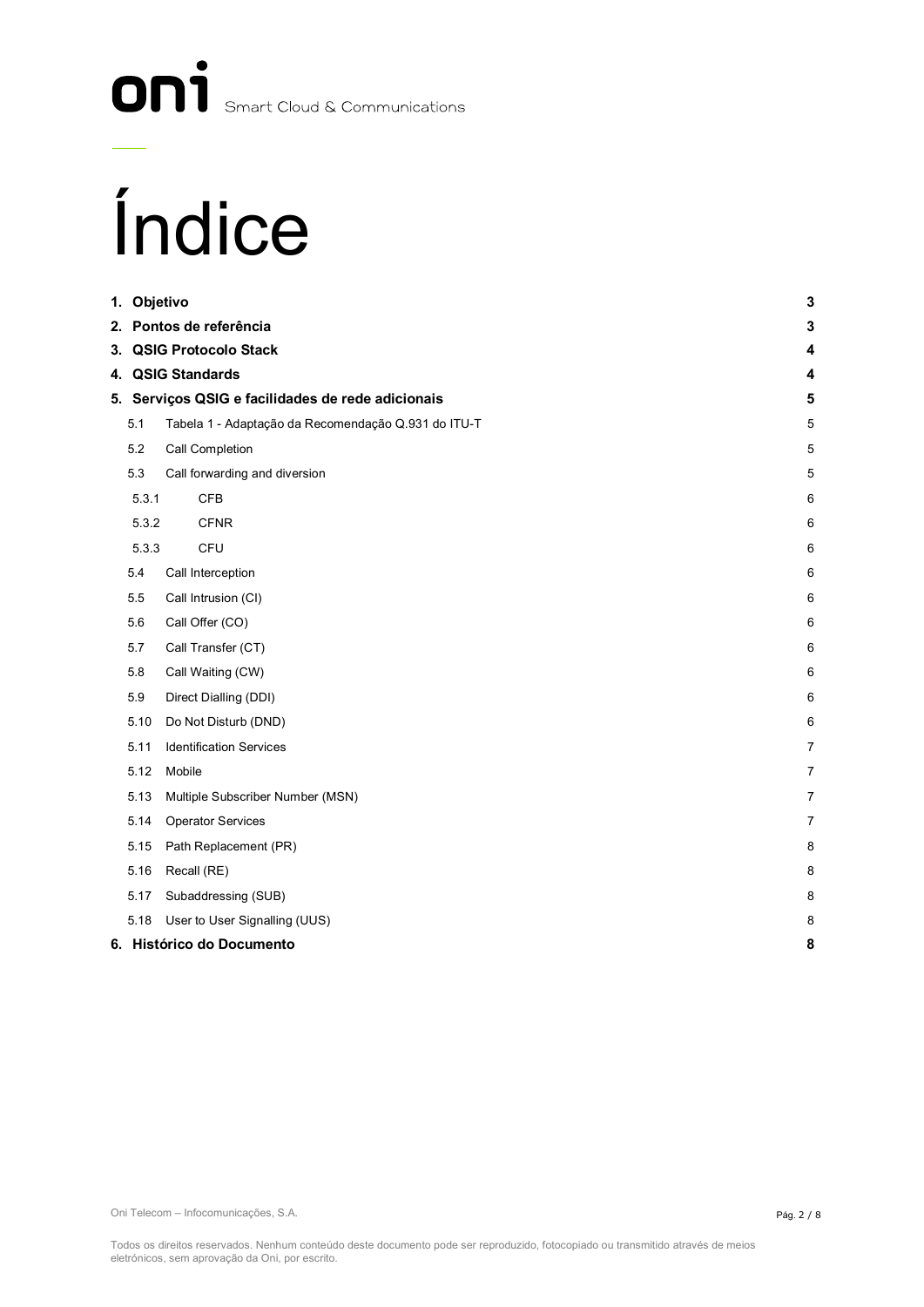# Smart Cloud & Communications

# **1. Objetivo**

Esta especificação pretende definir as características técnicas gerais do protocolo QSIG.

Este protocolo deverá suportar a interligação de redes privadas Corporativas, em ambiente multivendor garantindo o suporte de todas as funcionalidades existentes na rede privada com protocolos proprietários.

## **2. Pontos de referência**

A figura 1 representa a interligação de uma rede privada ISDN com a rede pública ISDN, estando indicados os principais pontos de referência.





**PINX** - Private Integrated services Network EXchange

**Q** - Ponto de referência lógico de sinalização entre dois PINX

**C** - Ponto de referência de interligação entre dois PINX.

**T** - Ponto de referência de interligação entre redes pública e privada

**N** - Ponto de referência de interligação na rede Pública (sinalização ISUP)

O protocolo QSIG é definido entre os pontos referência lógica "Q"

Oni Telecom – Infocomunicações, S.A.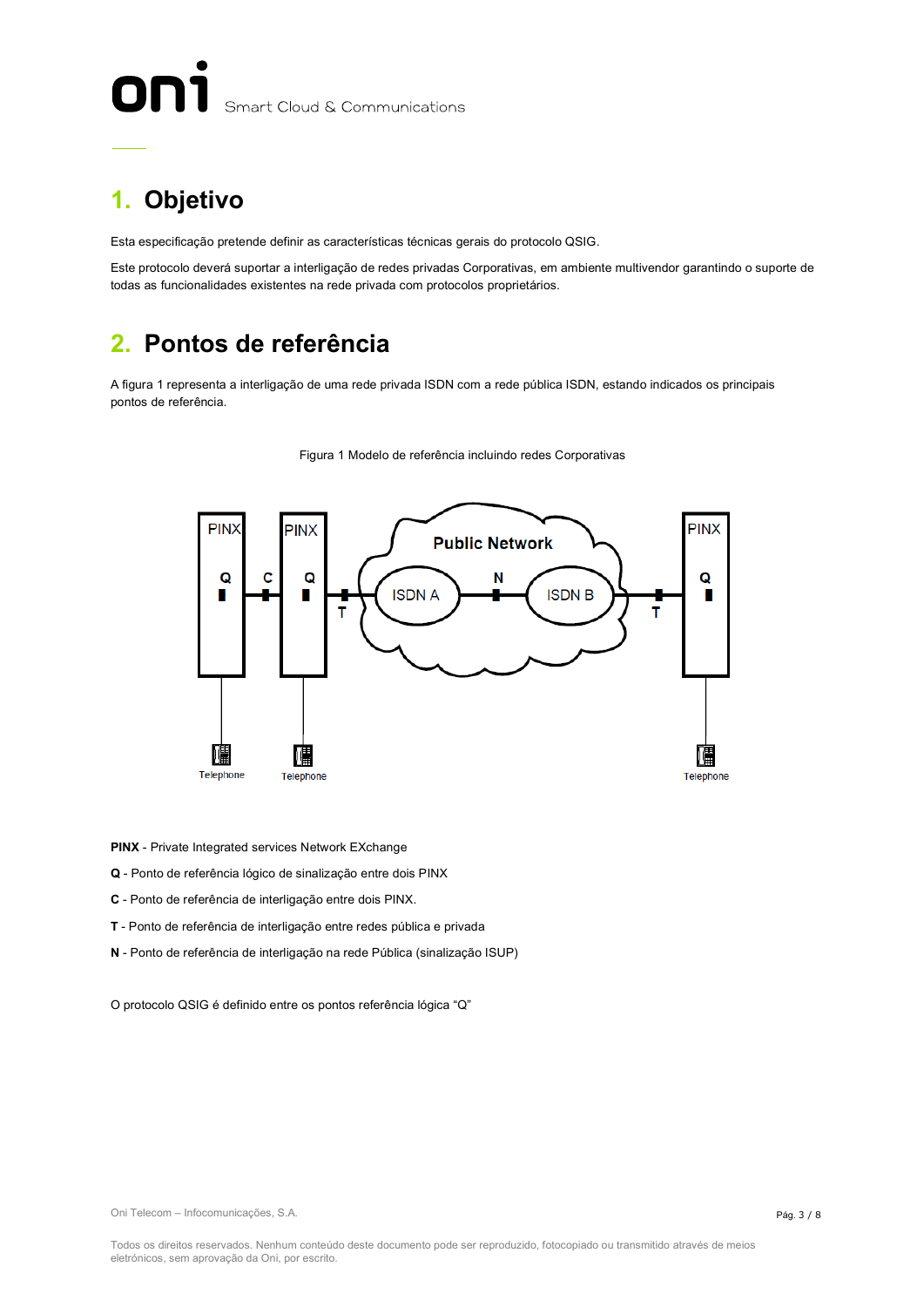# **3. QSIG Protocolo Stack**

O seguinte quadro representa o protocol stack para o QSIG, com referência às normas aplicáveis.

| Laver                         | <b>Standards</b>      |                                                                                                             | <b>Description</b>                                   |                                           |
|-------------------------------|-----------------------|-------------------------------------------------------------------------------------------------------------|------------------------------------------------------|-------------------------------------------|
| Layer $4 - 7$                 | Service Elements)     | Application mecanisms included ROSE (Remote Operation<br><b>ACSE (Association Control Service Elements)</b> |                                                      | End-to-End protocol network transparent   |
| Layer 3                       | See TABLE 1           |                                                                                                             | QSIG<br><b>Procedures for Supplementary Services</b> |                                           |
|                               |                       | IS11582, ETS300239, ECMA165                                                                                 |                                                      | <b>QSIG Generic Functional Procedures</b> |
|                               | IS11574/11572. ETS300 |                                                                                                             | <b>OSIG Basic Call</b>                               |                                           |
|                               | 171/172. ECMA142/143  |                                                                                                             |                                                      |                                           |
| Layer 2<br>ECM141, ETS300 402 |                       |                                                                                                             | Interface dependent protocols                        |                                           |
| Layer 1                       | Basic rate access     | Primary rate access                                                                                         |                                                      |                                           |
|                               | ETS300                | ETS300                                                                                                      |                                                      |                                           |
|                               | 012                   | 011                                                                                                         |                                                      |                                           |
|                               | 1.430                 | 1.431                                                                                                       |                                                      |                                           |
| Medium                        | <b>Copper Wire</b>    | Copper Wire                                                                                                 | <b>Optical Fiber</b>                                 |                                           |

QSIG Protocol Stack at "Q" Reference Point

# **4. QSIG Standards**

O protocolo QSIG baseia-se nas recomendações do ITU-T para DSS1, série Q.93x, para serviços básicos e Q.95x para serviços suplementares, garantindo-se assim a compatibilidade de serviços entre as redes ISDN pública e privada.

Para alem dos serviços suplementares suportados pelo DSS1, o QSIG fornece facilidades adicionais desenhadas para uso em redes Corporativas.

Na tabela 1 são indicadas as normas aplicáveis para os serviços QSIG.

#### **TABELA 1**

| <b>QSIG Service Name</b>                                 | <b>ECMA Standard</b> | <b>ETSI Standard</b> | <b>ISO/IEC Standard</b> |
|----------------------------------------------------------|----------------------|----------------------|-------------------------|
| Basic Call (64kb/s unrestricted, 3.1kHz audio and speech | ECMA - 142/143       | ETS300 171/172       | IS 11574/11572          |
| bearer services)                                         |                      |                      |                         |
| Calling Line Identification Presentation                 | <b>ECMA-148</b>      | ETS300 173           | IS 14136 1995           |
|                                                          | Note 1               | Note 1               | Note 1                  |
| Connection Line Identification Presentation              | <b>ECMA-148</b>      | ETS300 173           | IS 14136 1995           |
|                                                          | Note 1               | Note 1               | Note 1                  |
| Calling/Connected Line Identification Restriction        | <b>ECMA-148</b>      | ETS300 173           | IS 14136 1995           |
|                                                          | Note 1               | Note 1               | Note 1                  |
| Calling Name Identification Presentation                 | ECMA 163/164         | ETS300 237/238       | IS 13864/13868          |
| <b>Connected Name Identification Presentation</b>        | ECMA 163/164         | ETS300 237/238       | IS 13864/13868          |
| Calling/Connected Name Identification Restriction        | ECMA 163/164         | ETS300 237/238       | IS 13864/13868          |
| <b>Generic Functional Procedures</b>                     | <b>ECMA 165</b>      | ETS300 239           | IS 11582 1995           |
| Call Forwarding Unconditional                            | ECMA 173/174         | ETS300 256/257       | IS 13872/13873          |
| <b>Call Forwarding Busy</b>                              | ECMA 173/174         | ETS300 256/257       | IS 13872/13873          |
| Call Forwarding No Reply                                 | ECMA 173/174         | ETS300 256/257       | IS 13872/13873          |
| Call Transfer                                            | <b>ECMA 177/178</b>  | ETS300 260/261       | IS 13865/13869          |
| Path Replacement                                         | ECMA 175/176         | ETS300 258/259       | IS 13863/13874          |
| Call Completion to Busy Subscriber                       | ECMA 185/186         | ETS300 365/366       | IS 13866/13870          |
| Call Completion on No Reply                              | ECMA 185/186         | ETS300 365/366       | IS 13866/13870          |
| Call Offer                                               | ECMA 191/192         | ETS300 361/362       |                         |
| Do Not Disturb/Override                                  | ECMA 193/194         | ETS300 363/364       |                         |
| Call Intrusion                                           | ECMA 202/203         | ETS300 425/426       |                         |
| Advice of Charge, Start of Call                          | ECMA 211/212         |                      |                         |
| Advice of Charge During Call                             | ECMA 211/212         |                      |                         |
| Advice of Charge, End of Call                            | ECMA 211/212         |                      |                         |
| Recall                                                   | ECMA 213/214         |                      |                         |
| Call Interception                                        | ECMA 220/221         |                      |                         |

Oni Telecom – Infocomunicações, S.A.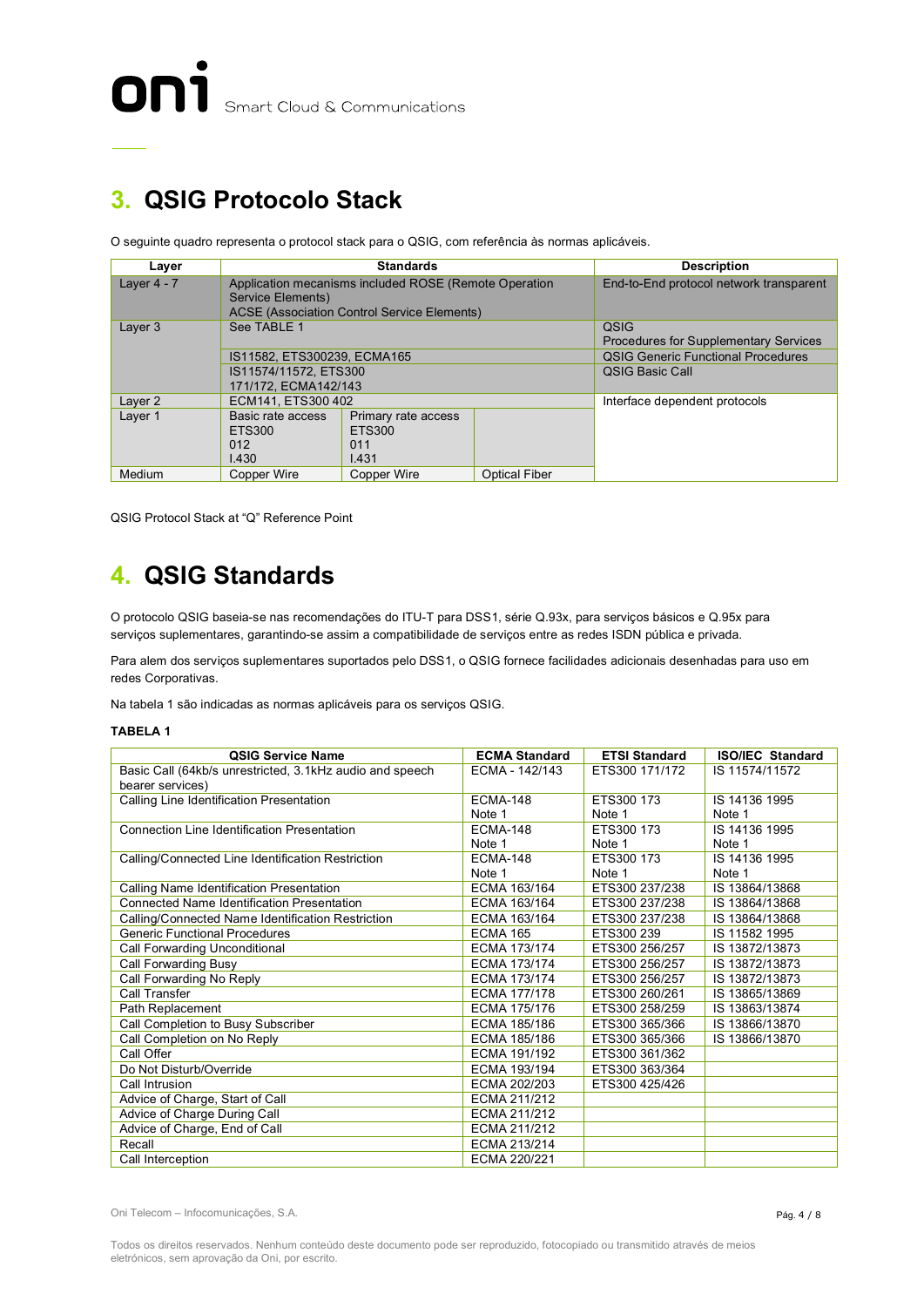| <b>QSIG Service Name</b>         | <b>ECMA Standard</b> | <b>ETSI Standard</b> | <b>ISO/IEC Standard</b> |
|----------------------------------|----------------------|----------------------|-------------------------|
| Common Information (ANF)         |                      |                      |                         |
| Call Distribution to Attendants  |                      |                      |                         |
| Message Waiting                  |                      |                      |                         |
| Conference                       |                      |                      |                         |
| CTM Incoming Call                | <b>ECMA 215</b>      |                      |                         |
| <b>CTM Location Registration</b> | <b>ECMA 216</b>      |                      |                         |

Nota 1: O suporte de QSIG para este serviço suplementar está coberto no standard de chamada básica.

# **5. Serviços QSIG e facilidades de rede adicionais**

Os serviços suplementares e as facilidades de rede adicionais, actualmente suportadas pelo QSIG, são descritas seguidamente:

#### **5.1 Tabela 1 - Adaptação da Recomendação Q.931 do ITU-T**

This service allows the served user to receive information concerning charges for a call. Three versions of the service provide information on:

- 1. charging rates at call establishment time and changes to charging rates during a call;
- 2. cumulative charge information automatically or on request during a call;
- 3. final charge information when a call is released.

This service is similar to the corresponding service offered in public ISDNs. In order to provide this service to the network user, the CTN can use the corresponding service in the public ISDN to obtain charging information for outgoing calls.

The QSIG network may provide to its users a different version of the service from that which the public ISDN provides to the QSIG network. Moreover, it may make adjustments to the charges, e.g. as is the practice in hotels.

#### **5.2 Call Completion**

This category provides two supplementary services:

§ Completion of Calls to Busy Subscribers (CCBS)

A calling user encountering a Busy destination can request that the call be automatically completed when the busy destination becomes free.

§ Completion of Calls on No Reply (CCNR)

The calling user, encountering a destination that remains unanswered can request that the call be automatically completed when the called destination is next used and becomes free again.

These services are also referred to as - Call Back When Free and Call Back When Next Used, respectively.

#### **5.3 Call forwarding and diversion**

Several types of "call diversion" services are supported and these can be either controlled or uncontrolled. The supported services in this category are:

- **•** Call Forwarding Busy (CFB)
- Call Deflection (CD)
- Call Forwarding No Reply (CFNR)
- Call Forwarding Unconditional (CFU)

For call forwarding services, calls incoming to the served user are, subject to conditions, diverted to another destination as defined by the served user at the time of activating the service. The conditions are:

Oni Telecom – Infocomunicações, S.A.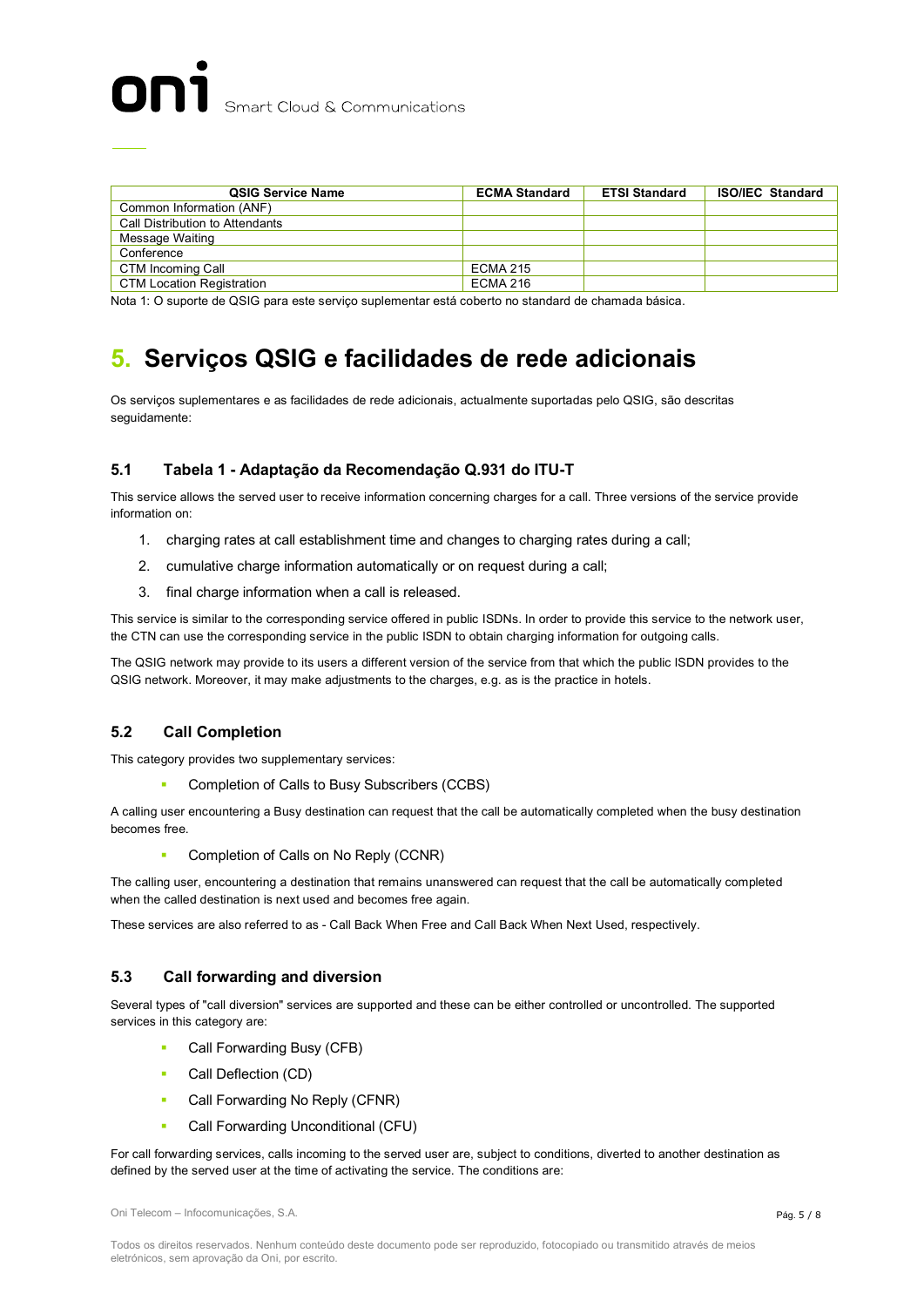

#### 5.3.1 CFB

Only incoming calls encountering a busy served user are diverted.

#### 5.3.2 CFNR

Incoming calls are diverted provided that the served user fails to answer the incoming call within a predefined period of time.

#### 5.3.3 CFU

Unconditional. All incoming calls are diverted.

Activation, deactivation and interrogation of Call Forwarding services can be performed by the served user or by another authorized user, e.g. the user who is already the "divert-to" user may be able to deactivate forwarding or activate forwarding to a different "divert-to" user.

**CD** is a service permitting the served user, on arrival of an incoming call, to request that the QSIG network divert the call to another destination. The request can be generated automatically by the terminal immediately the call arrives or after remaining unanswered for a certain period of time, or the request can be generated as a result of user action on being alerted.

#### **5.4 Call Interception**

This service permits a calling user to request immediate connection to a busy destination. This may involve joining the calling user, in conference, to the existing call, or alternatively may cause the existing call to be placed on hold. The original call is restored on withdrawal of the served user.

#### **5.5 Call Intrusion (CI)**

This service permits a calling user to request immediate connection to a busy destination. This may involve joining the calling user, in conference, to the existing call, or alternatively may cause the existing call to be placed on hold. The original call is restored on withdrawal of the served user.

#### **5.6 Call Offer (CO)**

This service permits a calling user to request that the call be offered to the user at a busy destination and that the called user be given the choice of accepting, rejecting or ignoring the waiting call.

#### **5.7 Call Transfer (CT)**

This supplementary service enables a user who has two calls of the same basic service to connect together as a new call between the other two users.

#### **5.8 Call Waiting (CW)**

This service permits the served user, whilst engaged in a call, to be notified of an incoming call and then to have the choice of accepting, rejecting or ignoring the waiting call.

#### **5.9 Direct Dialling (DDI)**

In reality this is a supplementary service of the public ISDN, however, the QSIG network can enter into arrangements with the public ISDN for DDI, so that incoming calls can be addressed directly to called users within the QSIG network. A DDI call from a public ISDN is progressed across the QSIG network and to the called user as a basic call.

#### **5.10 Do Not Disturb (DND)**

All incoming calls to the served user are rejected by the QSIG Network. The calling user is given an appropriate indication and at this point, provided that the calling user is served, the calling user can activate Do Not Disturb Override (DNDO) which causes the called user to be alerted.

Oni Telecom – Infocomunicações, S.A.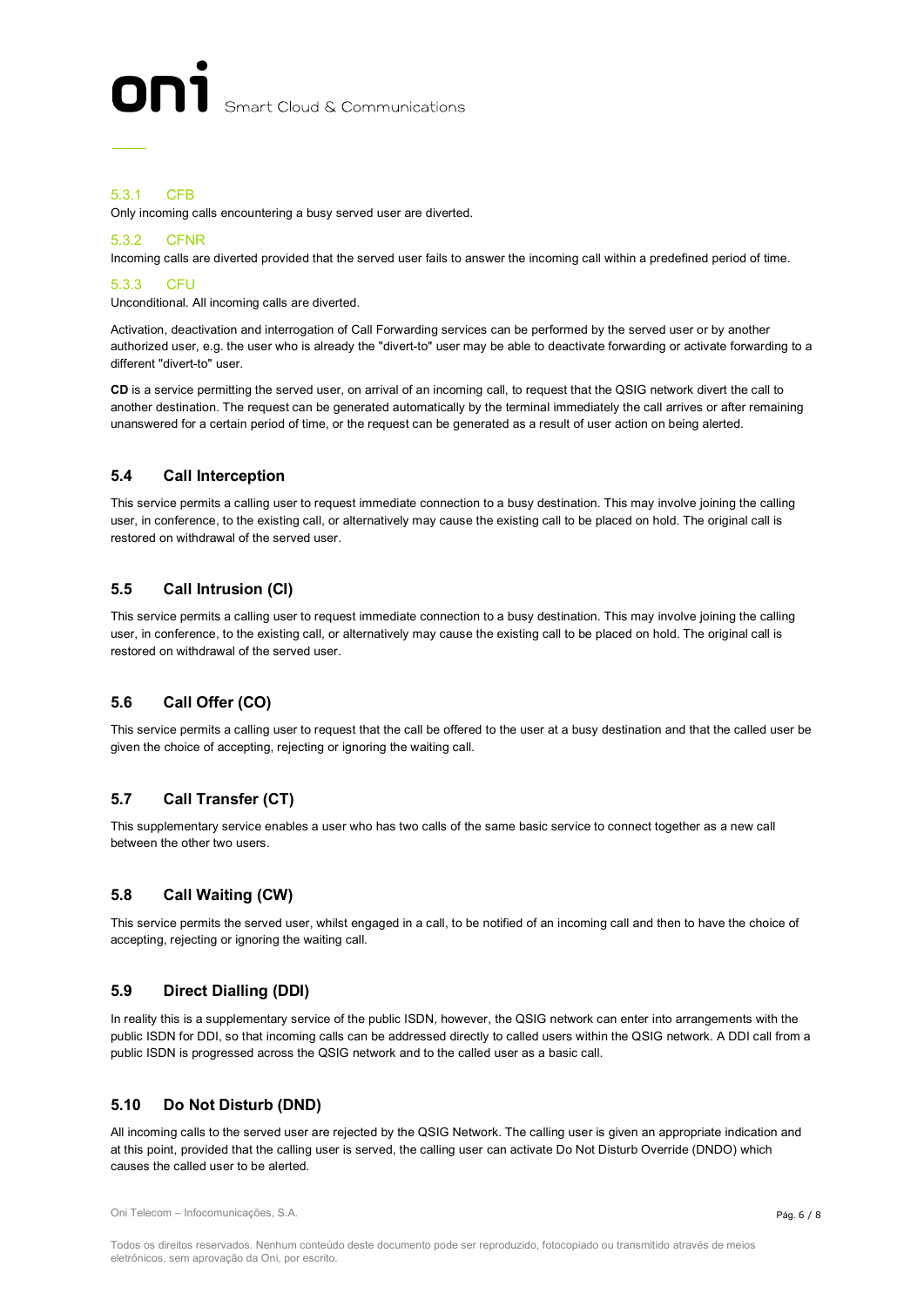Users can be awarded various levels of protection against override by DNDO and similarly, various levels of override capability can be awarded to users served by DNDO, allowing the override of different levels of protection.

#### **5.11 Identification Services**

There are several services that when activated can provide information regarding the identification of the users. The services provided are:

- § Calling Line Identification Presentation (CLIP)
- Connected Line Identification Presentation (COLP)
- **•** Calling/Connected Line Identification Restriction (CLIR)
- **Calling Name Identification Presentation (CNIP)**
- **•** Connected Name Identification Presentation (CONP)
- **•** Calling/Connected Name Identification Restriction (CNIR)

**CLIP** is a service offered to the called user and provides that user with the calling user's number and, if applicable, the calling user's subaddress.

**COLP** is a service offered to the calling user and provides that user with the connected user's number and, if applicable, the connected user's subaddress.

**CLIR** is a service which prevents the served user's number being presented to another user; i.e. it prevents CLIP/COLP from working. CLIR can be invoked to apply to all calls or on a per call basis. It can restrict the presentation of the served user's number not only during normal call establishment but also when the possibility of number presentation arises during the operation of other supplementary services, e.g. Call Forwarding and Call Transfer.

**CNIP**, **CONP** and **CNIR** work in the same manner as CLIP, COLP and CLIR respectively. The main difference is that CNIP and CONP provide the user's name rather than the user's number.

The line identification services CLIP, COLP and CLIR, work in harmony with the equivalent supplementary services of the public ISDN; e.g. for incoming calls from the public ISDN, the QSIG network will not receive the calling user's identification if the public ISDN's CLIR service has been invoked. For an outgoing call to a public ISDN, the QSIG network will not receive the connected user's identification if the public ISDN's COLR service has been invoked.

#### **5.12 Mobile**

A major benefit of QSIG is its integration with Cordless Terminal Mobility (CTM) and several "mobile" supplementary services and ANFs are supported by QSIG. These services, when the standards are finalized, will allow the cordless terminal user to move throughout the QSIG network, registering the terminal at nodes to make and receive calls.

#### **5.13 Multiple Subscriber Number (MSN)**

MSN is a supplementary service which permits more than one number (QSIG network number or public ISDN number) to be associated with a single QSIG network access.

#### **5.14 Operator Services**

The operator (or attendant) is a special type of user on the CTN and is differentiated from the ordinary user by the type of tasks the operator is intended to perform. A number of business improving services developed especially for operators will, when standards are finalized, be supported by QSIG. Such services include for example: serial call, call distribution to attendants, night service, call offer, message waiting and intrusion.

Oni Telecom – Infocomunicações, S.A.

Todos os direitos reservados. Nenhum conteúdo deste documento pode ser reproduzido, fotocopiado ou transmitido através de meios eletrónicos, sem aprovação da Oni, por escrito.